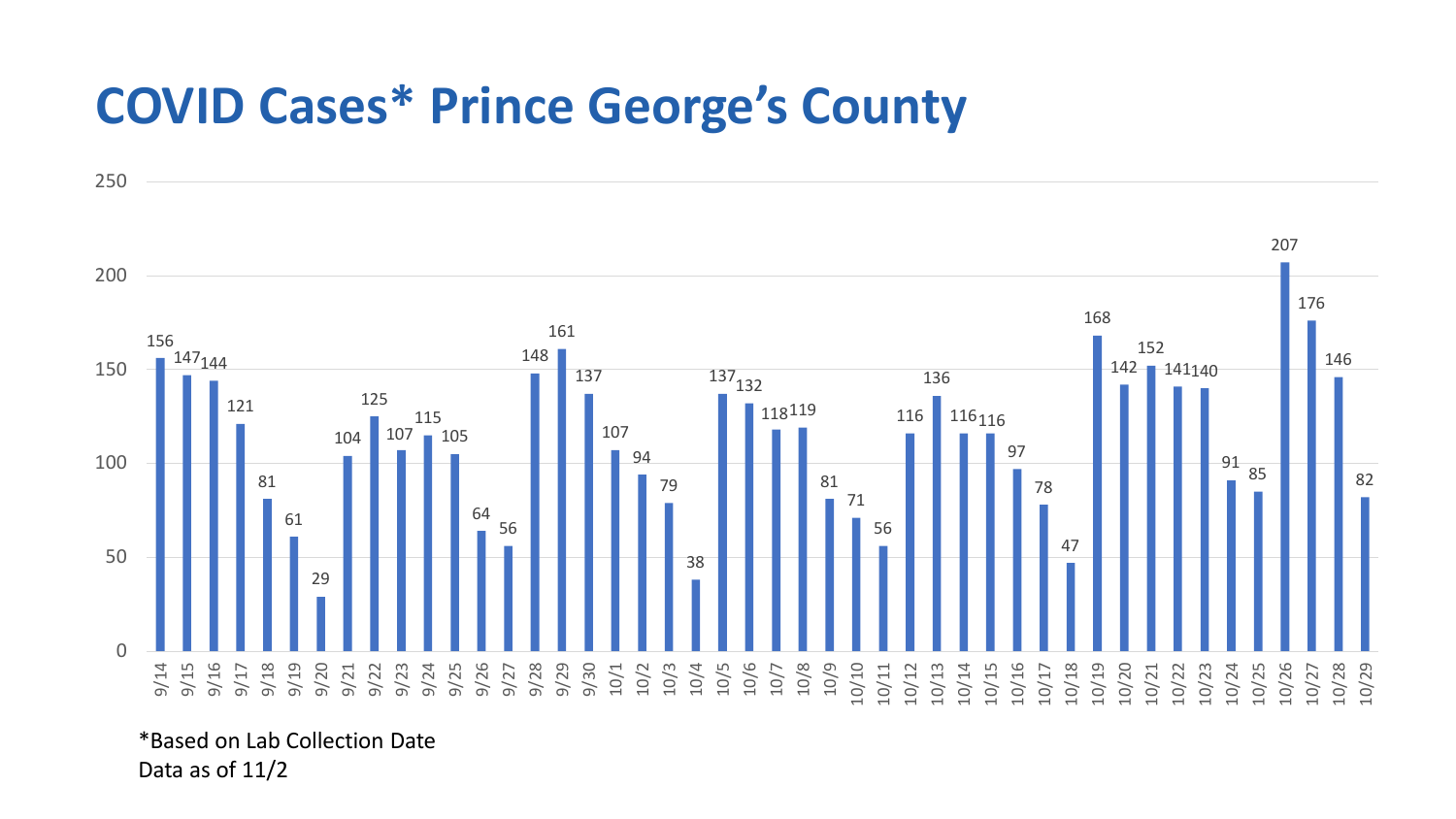## **COVID Average Daily Case Rate\* (last 14 days)**

**Prince George's County Average New Cases per 100,000 population**



\*Based on Lab Collection Date Data as of 11/2